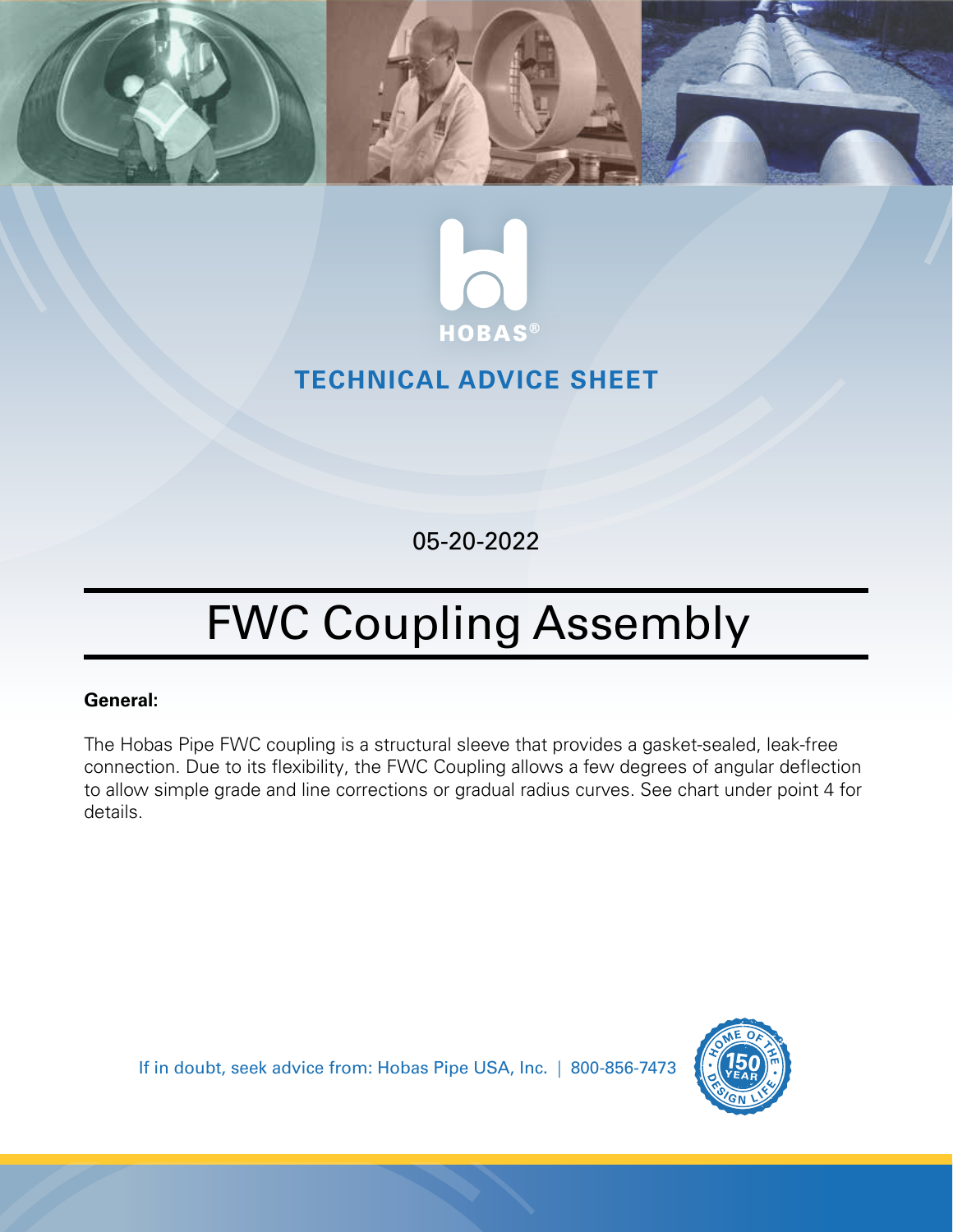

FWC Coupling assembly - 05-20-2022 - Page 2

## **Assembly:**

1. Remove any dirt or mud buildup from the pipe spigot and the FWC gasket. Assure no stones, dirt buildup, or debris is under the FWC coupling gasket seal lips. Be careful not to damage the gasket during the cleaning process.

2. Apply lubricant on both the FWC coupling gasket and the spigot. Give special attention to the spigot bevel.

3. Most frequently the pipes are assembled by moving the bell end (coupling) over the previously installed spigot end. Place the pipe so that the coupling/bell end is in contact with the installed pipe spigot. Align the pipe sections carefully and push or pull the pipe until the coupling reaches the reference line on the pipe being joined. Be careful not to push the pipe past the center register of the coupling. If pushing directly on the spigot, protect the end with wood timbers. coupling. If pushing directly on the spigot, protect the end with wood timbers.

| The approximate joining forces for a properly aligned and lubricated coupling are shown below: |  |  |  |
|------------------------------------------------------------------------------------------------|--|--|--|
|                                                                                                |  |  |  |

| Nominal   | Average FWC   | Nominal     | Average            | Nominal     | Average            |
|-----------|---------------|-------------|--------------------|-------------|--------------------|
| Pipe      | Joining Force | Pipe        | <b>FWC Joining</b> | Pipe        | <b>FWC Joining</b> |
| Size (in) | in "Straight" | <b>Size</b> | Force in           | <b>Size</b> | Force in           |
|           | Alignment     | (in),       | "Straight"         | (in),       | "Straight"         |
|           | (lbs.)        | cont.       | Alignment          | cont.       | Alignment          |
|           |               |             | (lbs.), cont.      |             | (lbs.), cont.      |
| 18        | 3150          | 44          | 7700               | 72          | 12600              |
| 20        | 3500          | 45          | 7875               | 78          | 13650              |
| 24        | 4200          | 48          | 8400               | 84          | 14700              |
| 27        | 4725          | 51          | 8925               | 85          | 14875              |
| 28        | 4900          | 54          | 9450               | 90          | 15750              |
| 30        | 5250          | 57          | 9975               | 96          | 16800              |
| 33        | 5775          | 60          | 10500              | 104         | 18200              |
| 36        | 6300          | 63          | 11025              | 110         | 19250              |
| 41        | 7175          | 66          | 11550              | 120         | 21000              |
| 42        | 7350          | 69          | 12075              | 126         | 22000              |

18-20 18: 19 18: 19 18: 19 18: 19 18: 19 18: 19 18: 19 18: 19 18: 19 18: 19 18: 19 18: 19 18: 19 18: 19 18: 19